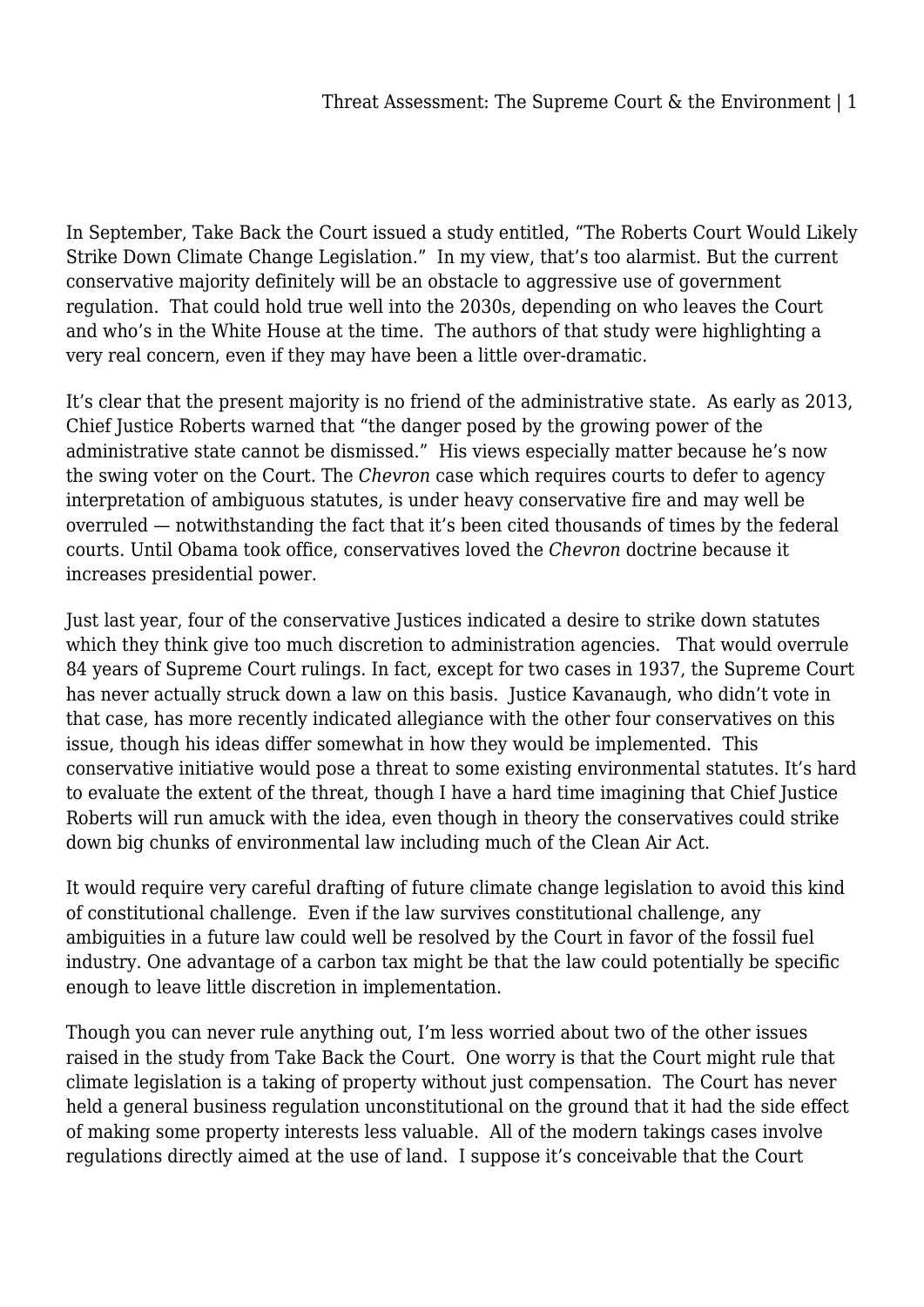might find a national ban on fracking on private land to be a taking of mineral rights in gas and oil. It's probably better to regulate or tax emissions, even if it has the side effect of limiting fracking. In any event, Chief Justice Roberts wrote an opinion in the *Murr* case a few years ago that indicated he wasn't inclined to make major changes in takings law.

The other question is whether the Court would strike down climate legislation for exceeding congressional power to regulate interstate commerce. Again, I'm doubtful. First, a carbon tax wouldn't be subject to that objection at all. It's possible that the current Court might have a problem if the law directly regulated conduct by private individuals like using their own fireplace or idling their cars too long. But it's hard to imagine that Congress would want to pass such a law in the first place. Unless the Court is ready to strike down basically every bit of legislation in the past century, it would be hard for them to find grounds to view regulation of emissions from industry unconstitutional.

Three caveats are in order. The first is that you can't be completely sure of what judges will do. This is shown by the willingness of four Justices to strike down the Affordable Care Act on grounds that would have been considered frivolous a year or two earlier. Not to mention *Bush v. Gore.* The second caveat relates to the composition of the Court. I'm addressing the current Roberts Court. If one or two of the current liberal Justices were replaced by activist conservative, all bets would be off. That's not impossible, depending on how the 2020 election comes out, how well the health of the older Justices holds up, etc. The third caveat is about timing. If the Court maintains a strong conservative majority for a long enough time, it could start building a body of precedents that would cripple all government regulation. That's not a negligible possibility. So there are real grounds for worry, including the possibility of a future crisis if the Court gets too far away from an equally strong and long-lived democratic majority

In terms of strategy, regulators may want to pursue two approaches. The first is to use a swarm of smaller regulations. Smaller regulations are less likely to attract the Court's attention. And if one or two are struck down, the others remain effective. The second strategy is to craft regulations with Chief Justice Roberts and Justice Kavanaugh in mind. For instance, Kavanaugh is a huge fan of cost-benefit analysis, so regulators should be sure to have rigorous economic support whenever possible. Finally, Kavanaugh and Gorsuch seem reluctant to strike down state laws on federalism grounds, so there may be greater opportunities for regulation at the state level.

There are substantial concerns about the long-run threat of an activist conservative Court. The bottom line for me is that the Supreme Court will be a barrier to aggressive regulation in years to come, but probably not an insuperable one. The conservative bent of the Court